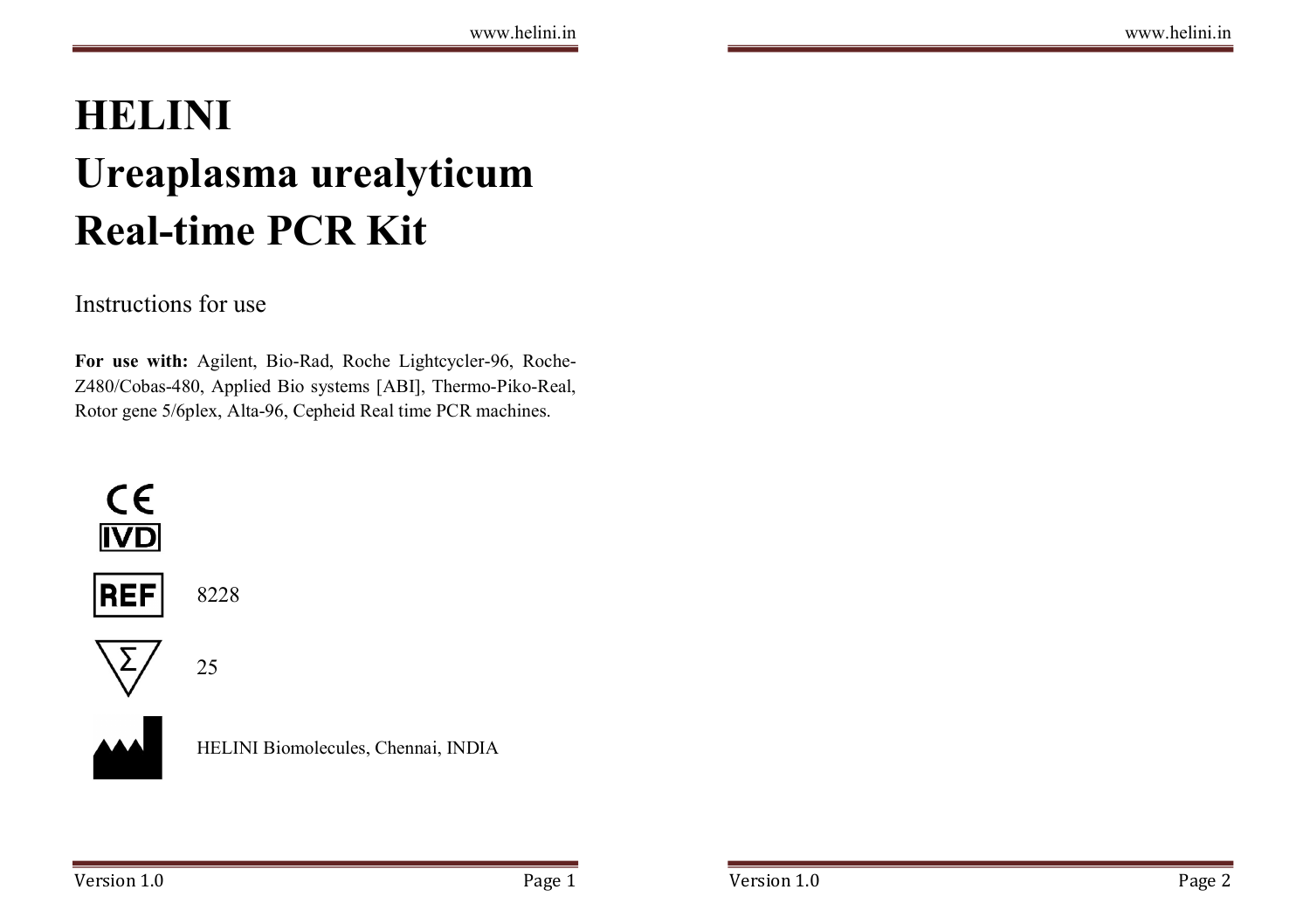## Intended Use

The HELINI Ureaplasma urealyticum Real-time PCR Kit is an in vitro nucleic acid amplification kit for the detection and quantification of Ureaplasma urealyticum specific DNA.

#### Kit components

| Components                                                                    | Volume<br>Per<br>reaction | Number<br>of<br>vials | Volume<br>Per<br>vials |
|-------------------------------------------------------------------------------|---------------------------|-----------------------|------------------------|
| Probe PCR Master Mix                                                          | 10 <sub>µ</sub> 1         | 1                     | $250 \mu$              |
| Ureaplasma urealyticum Primer<br>Probe Mix<br>[Ureaplasma urealyticum PP mix] | $2.5 \mu$                 | 1                     | $65 \mu$               |
| Internal control Primer Probe Mix<br>[IC PP Mix]                              | $2.5 \mu$                 | 1                     | $65 \mu$               |
| Internal control template<br>[IC template]                                    | $5\mu$                    | 1                     | $125 \mu$              |
| Ureaplasma urealyticum Positive<br>control [QS1]                              | $10\mu1$                  | 1                     | $250 \mu$              |
| Water, PCR grade                                                              |                           | 1                     | 4ml                    |

## Storage

- The kit is shipped on gel ice. Upon arrival, all components should be stored in -20°C. They are stable until the expiration date stated on the label.
- Repeated thawing and freezing should be avoided, as this might affect the performance of the assay.
- If the reagents are to be used only intermittently, they should be frozen in aliquots. Storage at 2 to 8°C should not exceed a period of 5 hours.

## Material and instruments required

- Real-time PCR instrument having FAM & HEX channels
- Automatic Nucleic acid extraction system or spin column based purification kit for the purification of nucleic acids
- Desktop centrifuge having 13000rpm or above with a rotor for 1.5/2 ml reaction tubes
- Centrifuge with a rotor for PCR strips/tubes and 96 well plates
- Optical cap qPCR tubes or strips or 96 wells
- Micro Pipettes (variables)
- Micro Pipette tips with filters (disposable)
- Powder-free gloves (disposable)

[Please ensure that all instruments used have been installed, calibrated, checked and maintained according to the manufacturer´s instructions and recommendations.]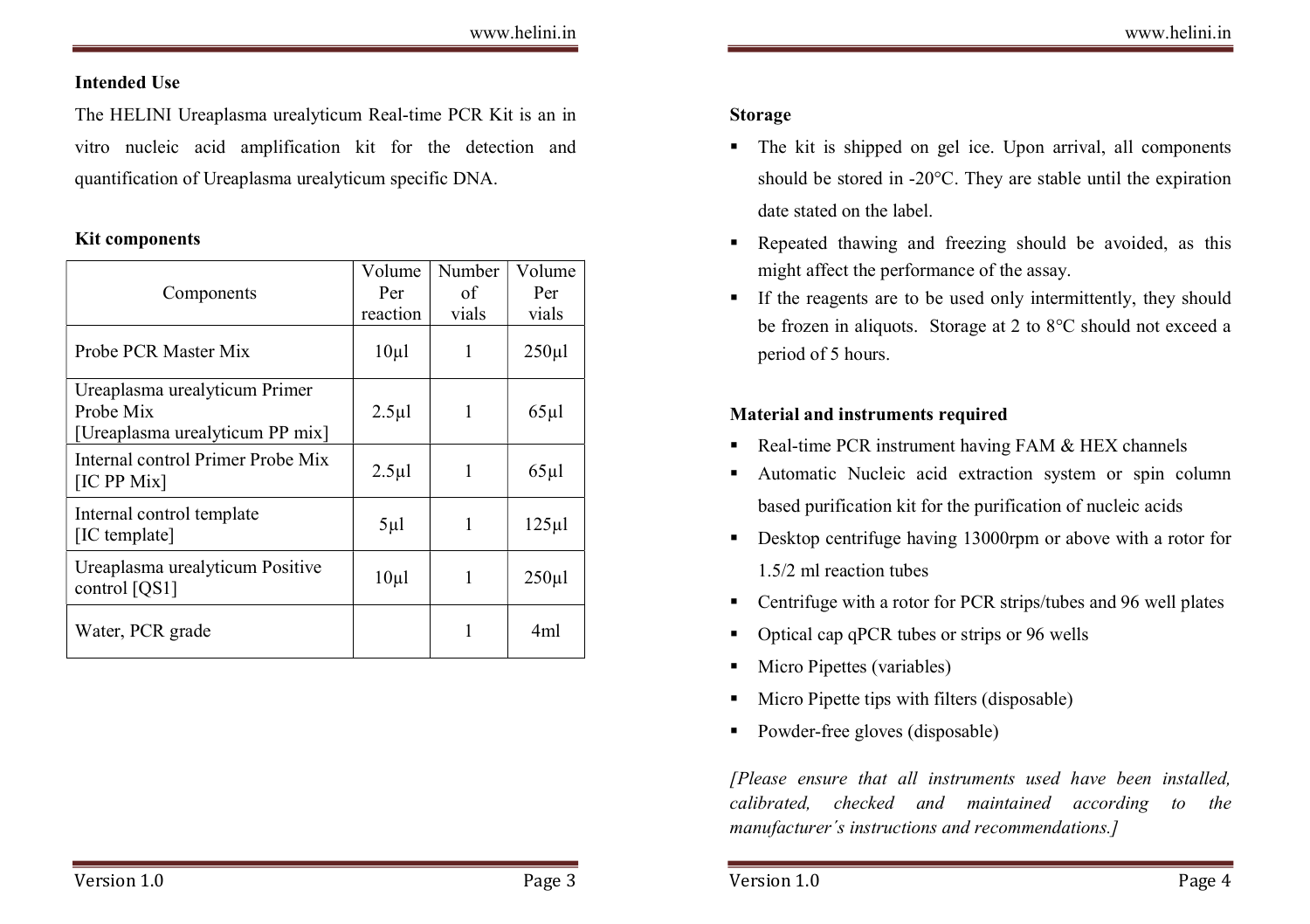## Product Use Limitations

- All reagents may exclusively be used in molecular diagnosis.
- The product is to be used by personnel specially instructed and trained in Molecular diagnosis.
- Strict compliance with the user manual is required for optimal PCR results.
- Attention should be paid to expiration dates printed on the box and labels of all components. Do not use expired components.
- Wear protective disposable powder-free gloves, a laboratory coat and eye protection when handling specimens and kit components.
- Avoid microbial and nuclease (DNase/RNase) contamination of the specimens and the components of the kit.
- Always use DNase/RNase-free disposable pipette tips with aerosol barriers.
- Use separated and segregated working areas for sample preparation, reaction setup and amplification/detection activities.
- The workflow in the laboratory should proceed in unidirectional manner. Always wear disposable gloves in each area and change them before entering a different area.
- Store positive and/or potentially positive material separated from all other components of the kit.
- Do not open the reaction tubes/plates post amplification, to avoid contamination with amplicons.
- Additional controls may be tested according to guidelines or requirements of local, state and/or federal regulations or accrediting organizations.
- Do not autoclave reaction tubes after the PCR, since this will not degrade the amplified nucleic acid and will bear the risk to contaminate the laboratory area.
- Discard sample and assay waste according to your local safety regulations.

## Technical Assistance

For technical assistance and more information, please contact; 0091-9382810333 0091-44-244490433 helinibiomolecules@gmail.com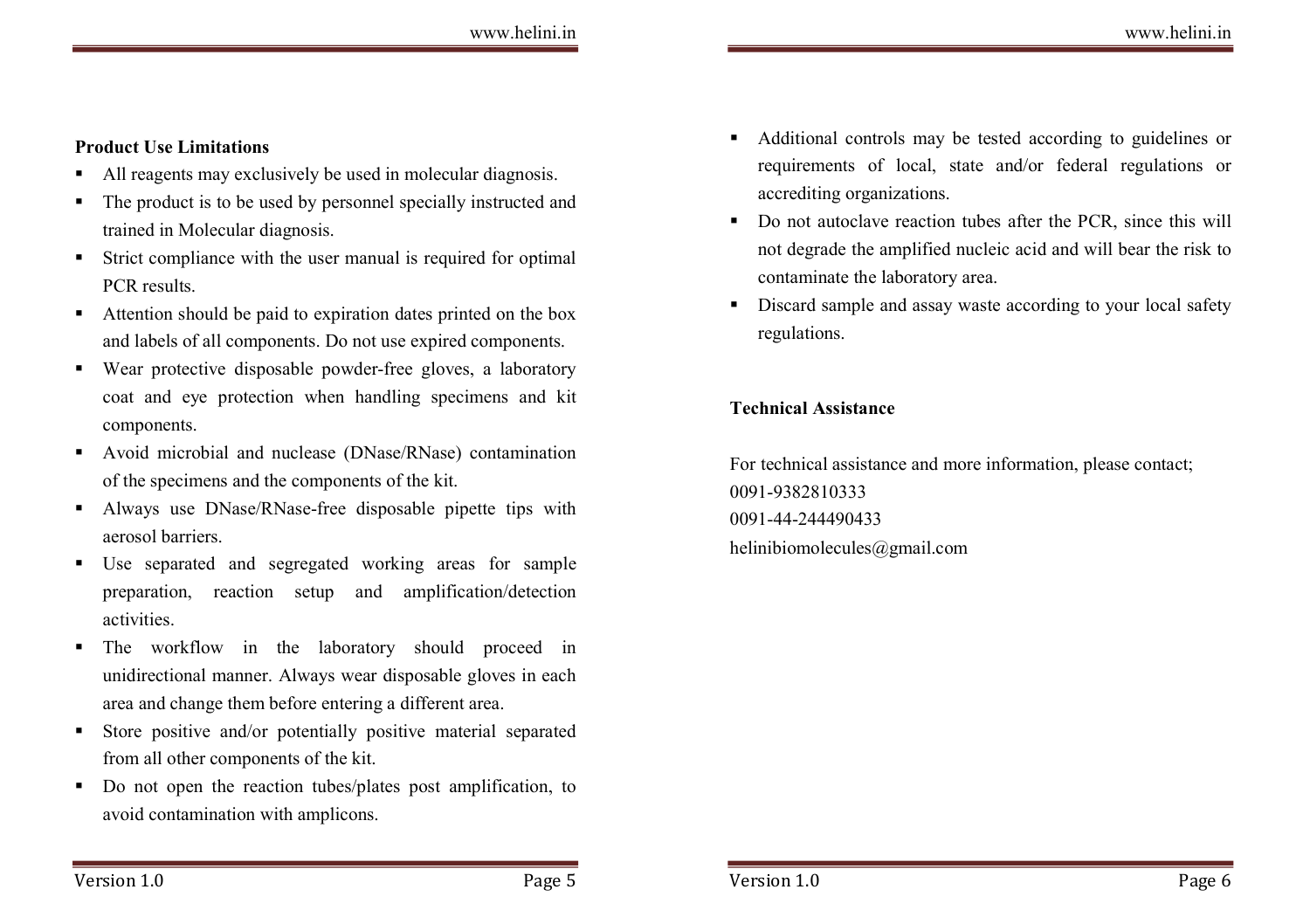#### Product description

HELINI Ureaplasma urealyticum Real-time PCR Kit constitutes a ready-to-use system for the detection of Ureaplasma urealyticum specific DNA using polymerase chain reaction (PCR). It contains reagents and enzymes for the specific amplification of the conserved region of the Ureaplasma urealyticum genome, and for the direct detection of the specific amplicon in FAM channel. In addition, it contains an internal control amplification system to identify possible PCR inhibition and DNA purification efficiency. External positive control is supplied, which can be used as both qualitative and quantitative to determination the amount of pathogen.

## Specificity

Ureaplasma urealyticum primer and probe have been designed for the specific and exclusive in vitro quantification of Ureaplasma urealyticum. The target sequence is highly conserved and has previously been shown to be a good genetic marker for Ureaplasma urealyticum. The primers and probe sequences in this kit have 100% homology with a broad range of clinically relevant reference sequences based on a comprehensive bioinformatics analysis.

#### Dynamic linear range

The linear range was evaluated by analyzing a logarithmic dilution series of DNA concentrations ranging from 1.00E+09 to

1.00E+00copies/μl. At least six replicates per dilution were analyzed. The linear range is  $1.00E+09$  to  $1.00E+00$ copies/ $\mu$ l.

## Analytical Sensitivity

The analytical sensitivity is defined as the concentration of DNA molecules (copies/μl) that can be detected with a positivity rate of 95%. The analytical sensitivity was determined by analysis of dilution series of quantified Ureaplasma urealyticum specific DNA from 0.001copies to 10copies/ $\mu$ l in triplicates. Under optimal PCR conditions, the analytical sensitivity is 0.25 copies per micro liter.

## Note:

#### DNA Purification

Purified DNA is the starting material for the Real-time PCR assay. The quality of the purified DNA has a profound impact on the performance of the entire test system. It has to be ensured that the purification system used for DNA purification is compatible with real-time PCR technology.

If you are using a spin column-based sample preparation procedure having washing buffers containing ethanol, it is highly recommended to perform an additional centrifugation step for 3min at approximately 17000 x  $g$  ( $\sim$  13000 rpm), using a new collection tube, prior to the elution of the DNA.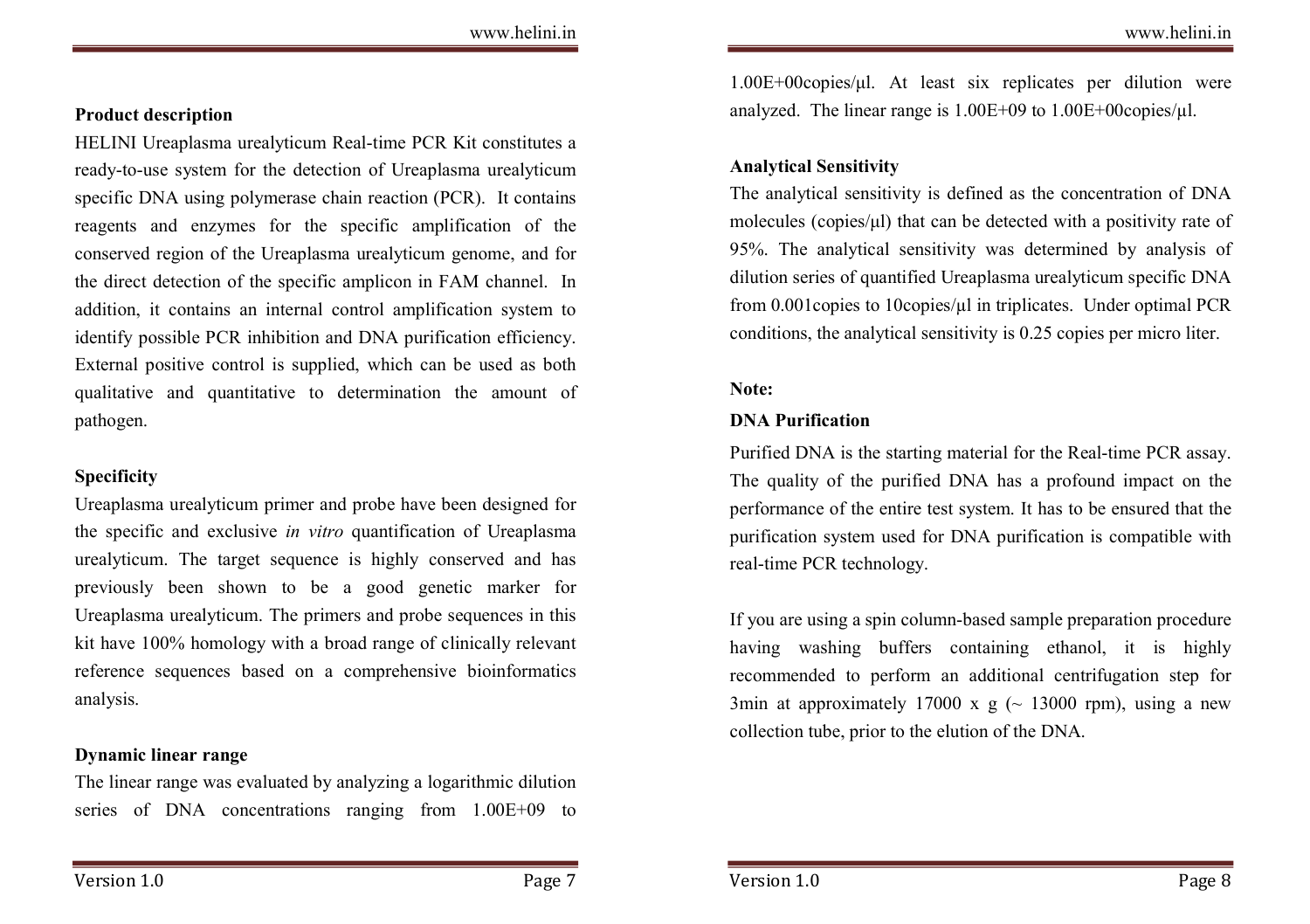When performing DNA extraction, it is often advantageous to have an exogenous source of nucleic acid template that is spiked into the lysis buffer. This internal control nucleic acid template is then co-purified with the sample DNA and can be detected as a positive control for the extraction process. Successful copurification and real-time PCR for the control template also indicates that PCR inhibitors are not present at a high concentration.

The primer and probe present at PCR limiting concentrations which allows multiplexing with the target sequence primers. Amplification of the internal control template does not interfere with detection of the pathogen target gene even when present at low copy number. The Internal control is detected through the HEX channel and gives a CT value of 21 +/-10.

Add 5μl of the internal control template to each test sample. Do not add directly to test sample. Add after adding lysis buffer to the test sample [sample/lysis buffer mix]. Complete purification according to the manufacturer's protocols.

#### Preparation of standard curve dilution series:

1. Pipette 90µl of PCR grade water into three 1.5ml micro centrifuge tubes and label as QS2 to QS4.

- 2. Pipette 10µl of Positive control-QS1 into tube QS2.
- 3. Vortex thoroughly and spin down briefly.
- 4. Change pipette tip and pipette 10µl from tube QS2 into tube QS3.
- 5. Vortex thoroughly and spin down briefly.
- 6. Repeat steps 4 and 5 to complete the dilution series.
- 7. Use 10µl per reaction.
- 8. Prepare positive control every time fresh.

| <b>Standards</b> | Copies per µl |
|------------------|---------------|
| $QS-1$           | 200000        |
| $QS-2$           | 20000         |
| $QS-3$           | 2000          |
| $QS-4$           | 200           |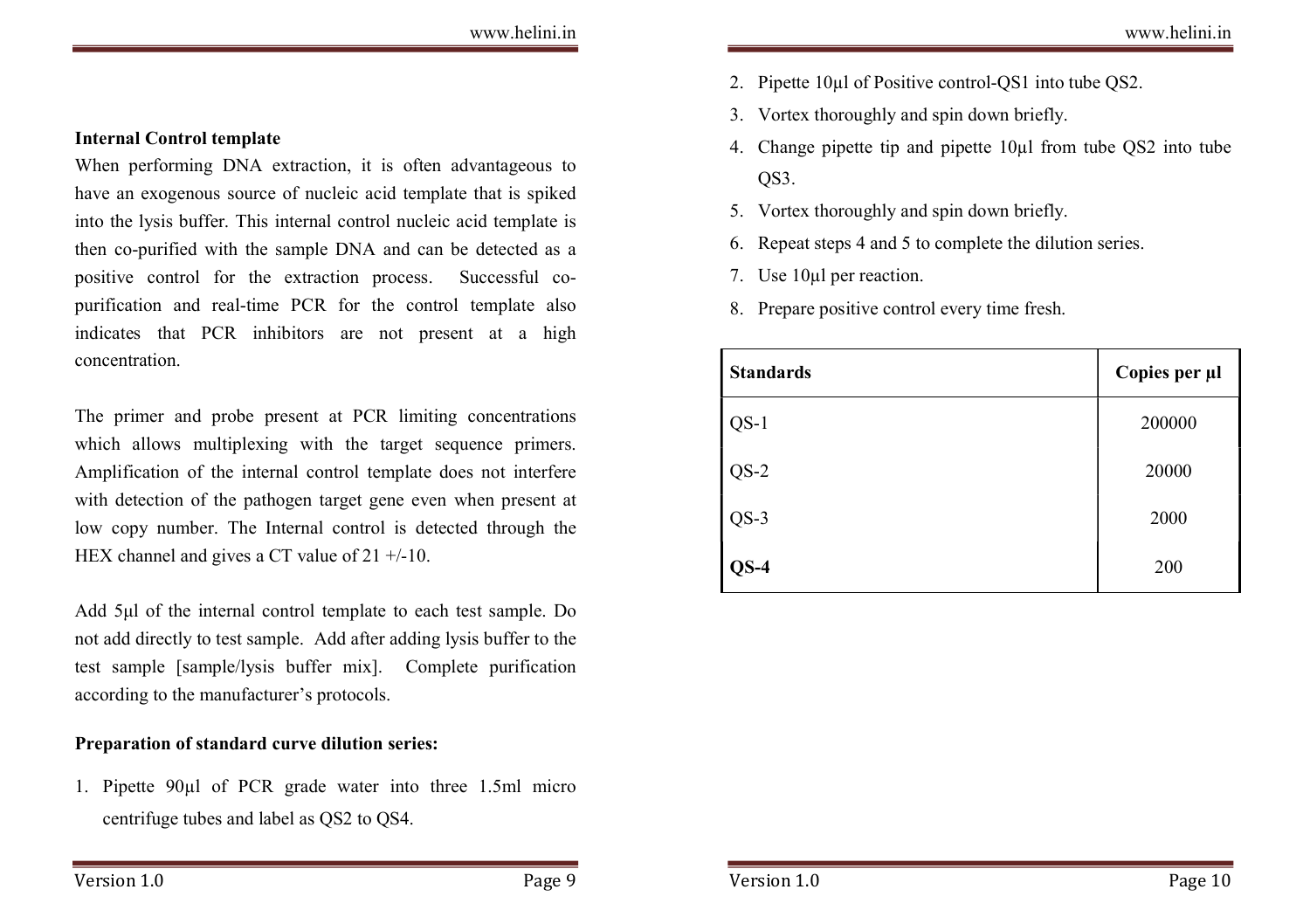## Detection Protocol

#### Things to do before starting

- Before use, all kit components need to be thawed completely, mixed by gently inverting and centrifuged briefly.
- Make sure that Positive and Negative control is included in every run.
- Make sure that internal control template is added during DNA purification. If not, pipette 2.5µl of the internal control template directly into the purified DNA.
- Include  $0.5$  reaction volume for pipetting error while calculating the volume for total number of reactions.

| <b>Components</b>             | Volume per<br>reaction |
|-------------------------------|------------------------|
| Probe PCR Master Mix          | $10\mu$                |
| Ureaplasma urealyticum PP Mix | $2.5 \mu$ l            |
| <b>IC PP Mix</b>              | $2.5 \mu$              |
|                               | 15 <sub>µ</sub>        |
| <b>Purified DNA</b>           | $10\mu$ l              |
| Final reaction volume         | $25\mu$                |

Negative Control setup [NTC] Add 10µl of PCR grade water.

## Qualitative Positive Control setup

Add 10µl of any one of the Positive controls [From QS1 to QS4]

## Quantitative Positive controls setup

10µl of all Positive controls prepared from QS1 to QS4.

Centrifuge PCR vials briefly before placing into thermal cycler. [Note: There should not be any bubbles in the reaction mix.Bubbles interfere with fluorescence detection.]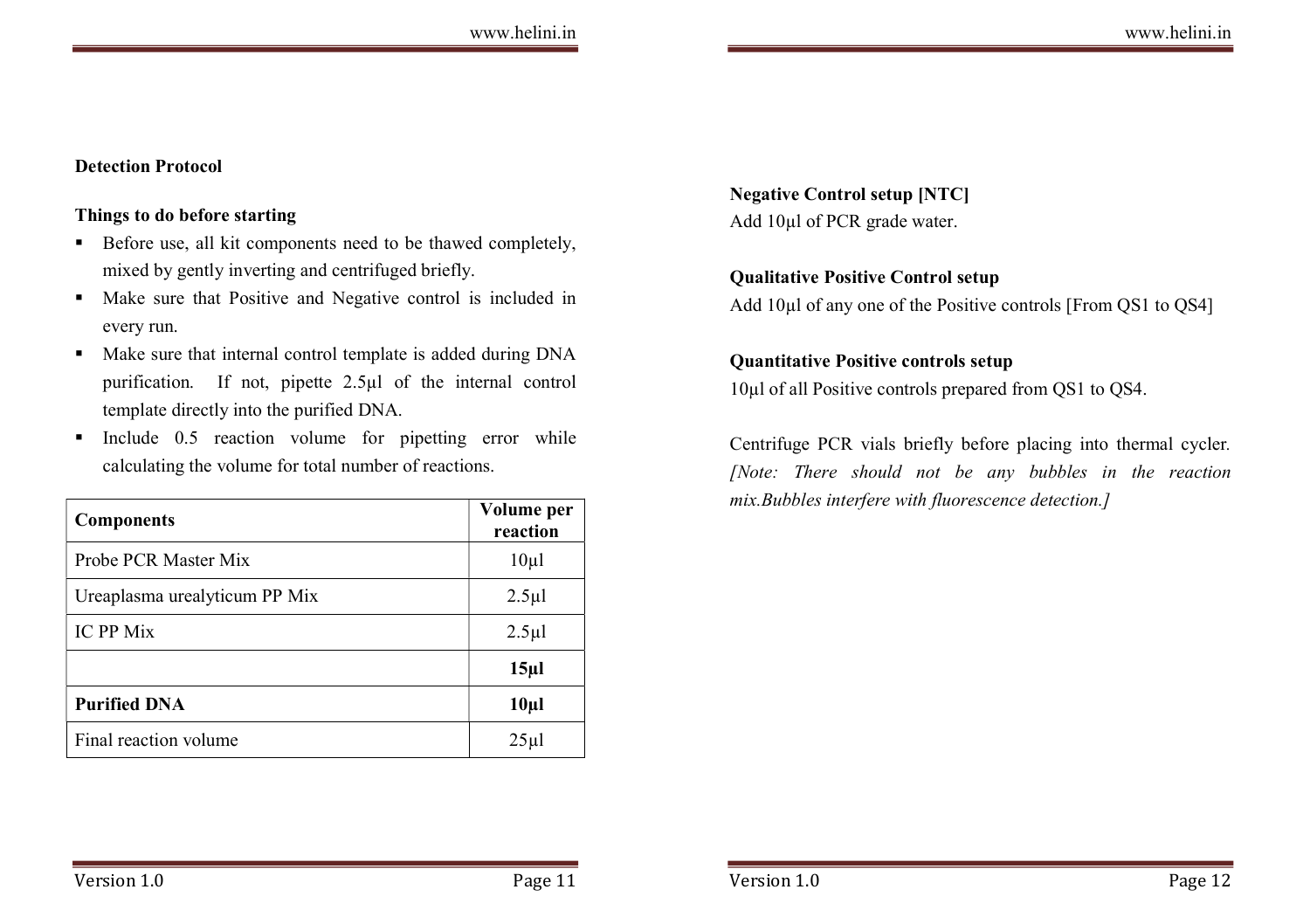| Sample volume            | $25 \mu$  |
|--------------------------|-----------|
| <b>Fluorescence Dyes</b> | FAM & HEX |
| <b>Passive reference</b> | None      |
| <b>Ramping rate</b>      | Default   |

## Thermal Profile

|              | <b>Step</b>                  | Time              | Temp           |
|--------------|------------------------------|-------------------|----------------|
|              | Taq enzyme activation / Hold | 15min             | $95^{\circ}$ C |
|              | Denaturation                 | 20 <sub>sec</sub> | $95^{\circ}$ C |
| 40<br>cycles | Annealing/Data collection**  | 20sec             | $56^{\circ}$ C |
|              | Extension                    | 20sec             | $72^{\circ}$ C |

| Data collection/Acquisition | <b>Targets</b>         |
|-----------------------------|------------------------|
| FAM                         | Ureaplasma urealyticum |
| HFX                         | Internal control       |

\*\* Some qPCR machines may require minimum 30sec for data collection; in that case, set to 30sec, this will not affect the performance.

#### Reading the graph:

#### Step-1 – Internal control Validation

Select the test samples alone for the internal control analysis. Select HEX dye and view the graph of internal control amplification. A successful amplification Ct value must be within  $Ct$  21 +/- 10.

This range indicates NO PCR inhibition in the reaction. Any sample value goes beyond Ct 31 indicates that either sample has some issues in the purification or inhibiting PCR reaction.

Internal control will not get amplified in the negative and positive controls. Ignore a late noise HEX amplification graph in the NTC and Positive control wells.

## Step-2 – FAM - Negative and Positive control validation

Select the NTC and Positive control [Qualitative] or Standards wells [Quantitative], select FAM channel, and view the graph of amplification.

The NTC must be flat with no Ct value. If required adjust the threshold value just above the NTC. The PC or Standards must be amplified as per their copy numbers.

NTC justifies NO contamination in the reagent as well as fine pipetting and its environment. PC justifies the reagents storage conditions and reaction parameters are as prescribed.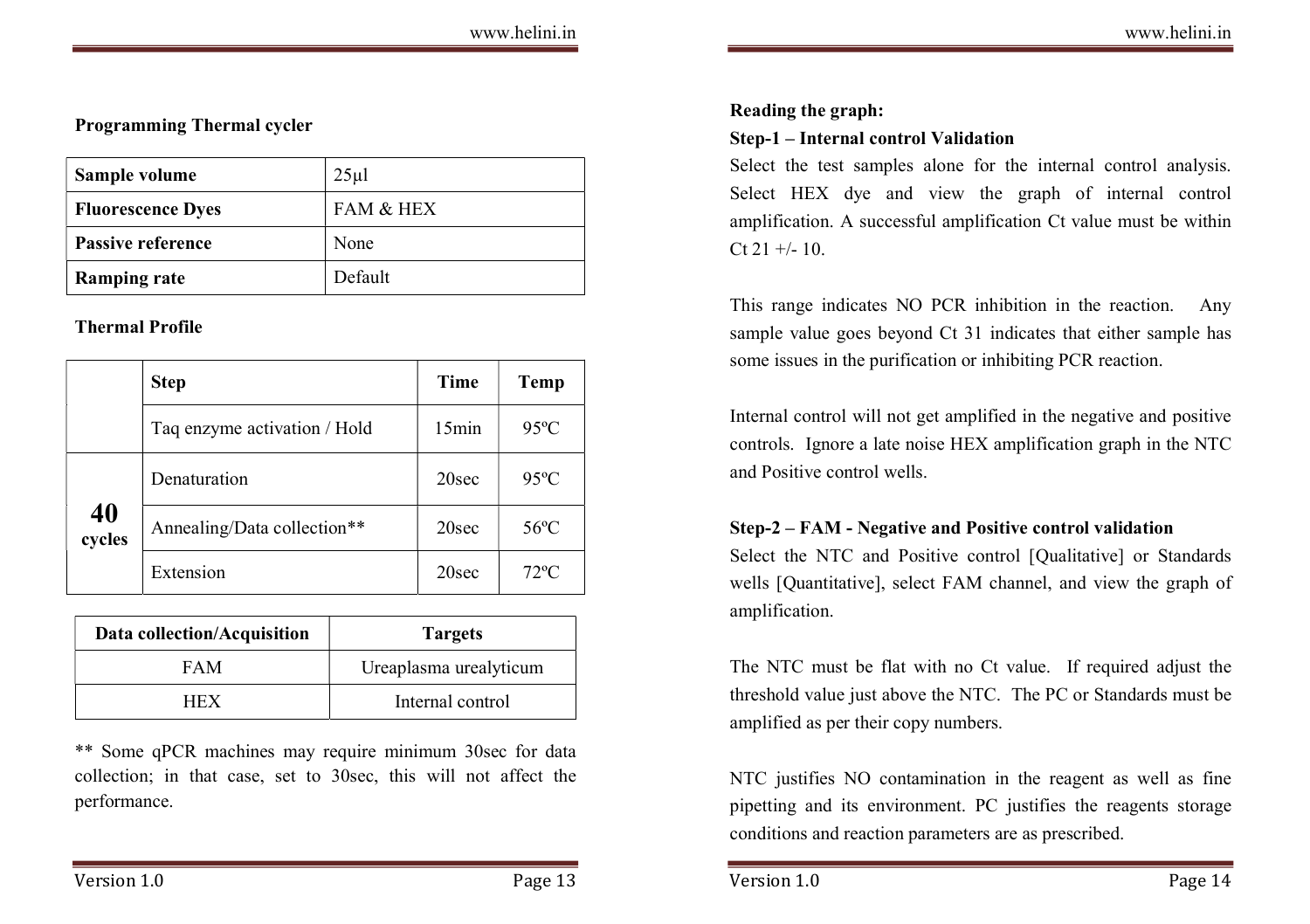#### Step-3 –FAM - Test Sample status

In FAM channel, select test sample well one by one, analyze the graph/amplification.

#### Qualitative interpretation of results:

| <b>Test</b><br>Sample | <b>Negative</b><br>control |  | <b>Positive</b><br>control | <b>Internal</b><br>Control | Interpretation                                                                                                                                           |  |
|-----------------------|----------------------------|--|----------------------------|----------------------------|----------------------------------------------------------------------------------------------------------------------------------------------------------|--|
| Positive              | Negative                   |  | Positive                   | Positive                   | Ureaplasma urealyticum<br>specific DNA detected                                                                                                          |  |
| Negative              | Negative                   |  | Positive                   | Positive                   | No Ureaplasma<br>urealyticum specific<br>DNA detected. Sample<br>does not contain<br>detectable amounts of<br>Ureaplasma<br>urealyticum specific<br>DNA. |  |
| Negative              | Negative                   |  | Negative                   | Negative                   | Experiment fail                                                                                                                                          |  |
| Positive              | Positive                   |  | Positive                   | Positive                   | Experiment fail                                                                                                                                          |  |
| <b>Oualitative</b>    |                            |  |                            |                            |                                                                                                                                                          |  |
| <b>Observation</b>    |                            |  |                            | Interpretation             |                                                                                                                                                          |  |
|                       | <b>FAM</b>                 |  | <b>HEX-IC</b>              |                            |                                                                                                                                                          |  |
| <37                   |                            |  | $<$ 31                     | Ureaplasma urealyticum     |                                                                                                                                                          |  |

#### Recommendation:

In FAM channel, the Ct value beyond 35 is required careful analysis. The analysis may include that the status of NTC amplification curve, threshold adjustment, linear/log scale view assessment, etc.,

detected

## Standard Curve analysis

- Interpret the values for unknown samples, only if the  $R > 0.98$
- Slope of calibrators is between-3.0 to -3.7
- PCR efficiency is between 85% and no amplification in FAM channel of negative control.

#### Calculating copies per ml

Input the machine indicated copy number into the following formula

| Result (copies/µI) x Elution Volume (µI) |
|------------------------------------------|
|                                          |
| Sample Volume (ml)                       |

#### Note:

Elution volume: must be typed in micro liter format, example 30µl, 60µl or 100µl. Sample volume: must be typed in milliliter format, example 0.2ml or 0.5ml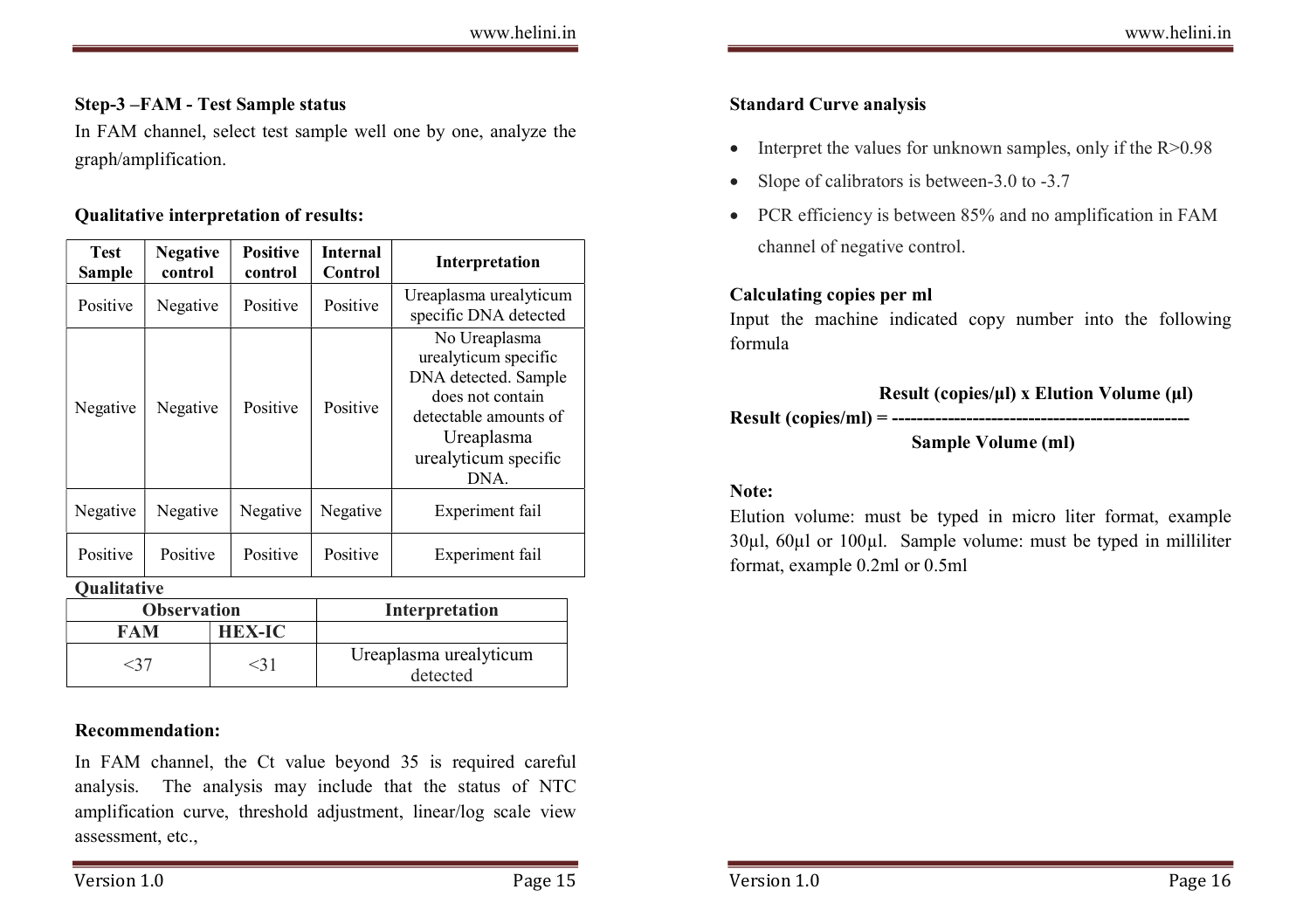#### **Limitations**

.

Good laboratory practice is essential for proper performance of this assay. Strict compliance with the instructions for use is required for optimal results.

Analysts should be trained and familiar with testing procedures and interpretation of results prior to performing the assay.

A false negative result may occur if inadequate numbers of organisms are present in the sample due to improper collection, transport or handling. Appropriate specimen collection, transport, storage and processing procedures are required for the optimal performance of this test.

Extreme care should be taken to preserve the purity of the components of the kit and reaction setups. All reagents should be closely monitored for impurity and contamination. Any suspicious reagents should be discarded.

The presence of PCR inhibitors may cause under quantification, false negative or invalid results.

Potential mutations within the target regions of the pathogen's genome covered by the primers and/or probes used in the kit may result in under quantification and/or failure to detect.

As with any diagnostic test, the HELINI Ureaplasma urealyticum Real-time PCR results need to be interpreted in consideration of all clinical and laboratory findings.

#### Quality Control

In accordance with the HELINI Biomolecules in house Quality Management System, each lot of HELINI Ureaplasma urealyticum Real-time PCR kit is tested against predetermined specifications to ensure consistent product quality.